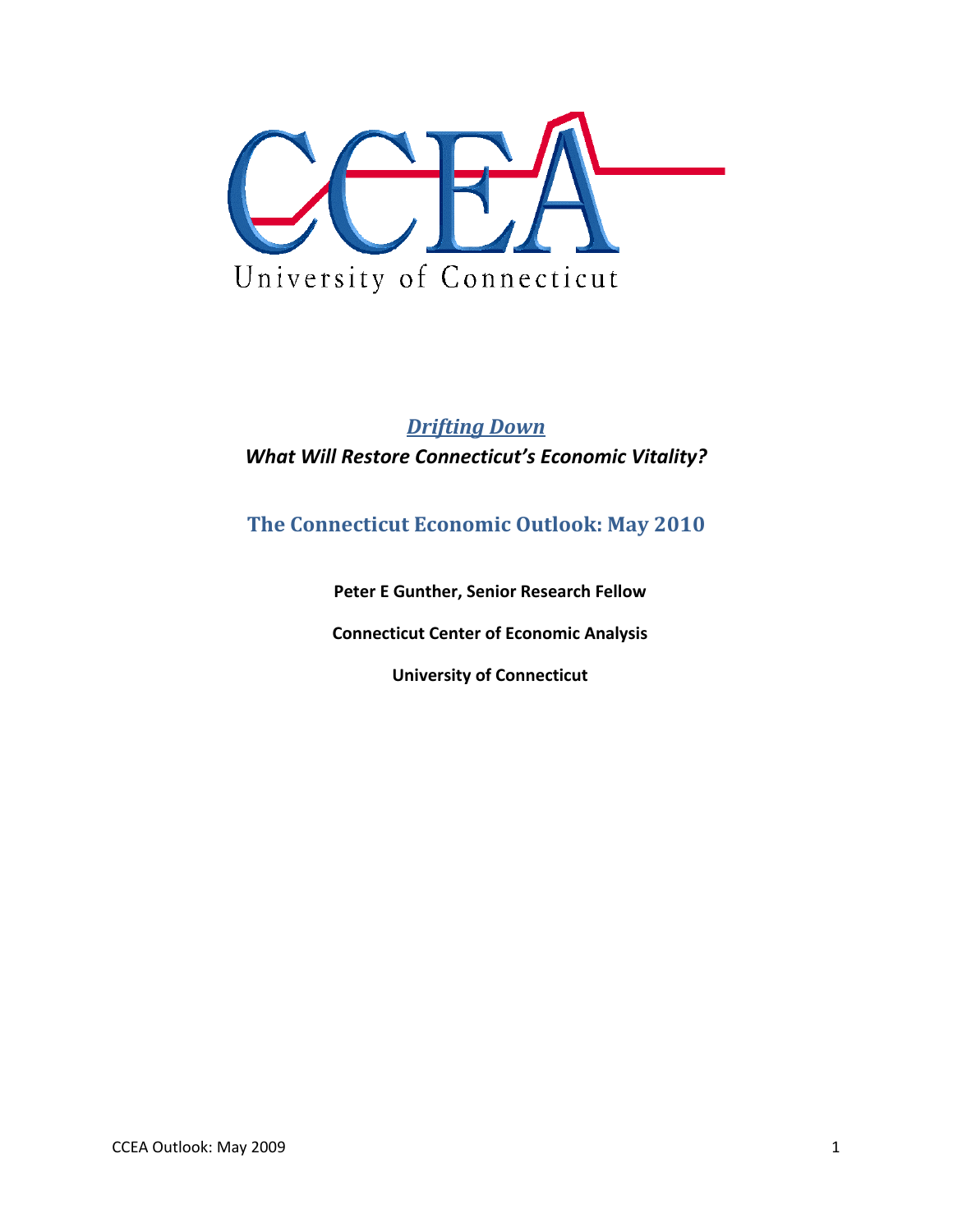## *Drifting Down*

#### **SUMMARY**

There is currently little prospect for a robust recovery in Connecticut's economy. Like previous CCEA Outlooks, this updated forecast anticipates that state aggregate income will remain essentially flat while employment, despite very modest gains the past four months, will likely contract in the months ahead. While the Legislature has passed and the Governor signed some significant business legislation that should improve Connecticut's performance a few years hence, there are no policy initiatives likely to drive a strong short‐term recovery. There is little to argue that the state's revenue picture will improve sufficiently to reduce massive, multi‐billion dollar budget deficits over the next two to four years.

However, Connecticut has at hand a powerful tool to drive short-term recovery in jobs and income more than \$1 billion in earned research and development tax credits that could be translated into capital investments, creating more than 4 million square feet of new advanced manufacturing, pharmaceutical, bioscience, and research space, creating nearly 40,000 new high‐wage jobs. Unlike current policy awarding tax credits without any clear link to future activity, this approach rewards past behavior by offering a powerful incentive to make a major forward‐looking commitment to Connecticut. Critically, this approach would be entirely self‐financing, anchor those activities and those jobs in the state, and deliver a significant boost to the state's fragile finances. After providing a discussion of the traditional CCEA Outlook, this report provides a detailed analysis of the economic impact that this policy—a real 'game changer'—adoption of this policy could deliver.

#### \*\*\*\*\*\*\*\*\*\*\*\*\*\*\*\*\*\*\*\*\*\*\*\*\*\*\*\*

National and state indicators underscore the difficulty of achieving broad‐based economic recovery. Despite an encouraging annualized growth rate of 4.4% over the last two quarters, unemployment remains at unacceptable levels, and current forecasts see very slow improvement. Annual U.S. non‐ farm employment fell from 137.6 million in 2007 TO 130.9 million in 2009. From Q4 2007 to Q4 2009 the national unemployment rate more than doubled, jumping from 4.6% to 9.6%. But the real employment situation was in fact much worse: discouraged workers left the labor force, resulting in participation rates to fall from 66.0% to 64.8% over the same timeframe. This suggests that real unemployment was about 12%--and millions more are underemployed, working part-time when they want and need full time jobs. The situation is even worse for African Americans where 2009Q4 the unemployment rate rose to 15.3 % and the participation rate plunged to 61.7%. The recent spike in first time claims for unemployment benefits and the continuing dismay job market for current college graduates—up a mere 5% from 2009—underline the continuing national weakness.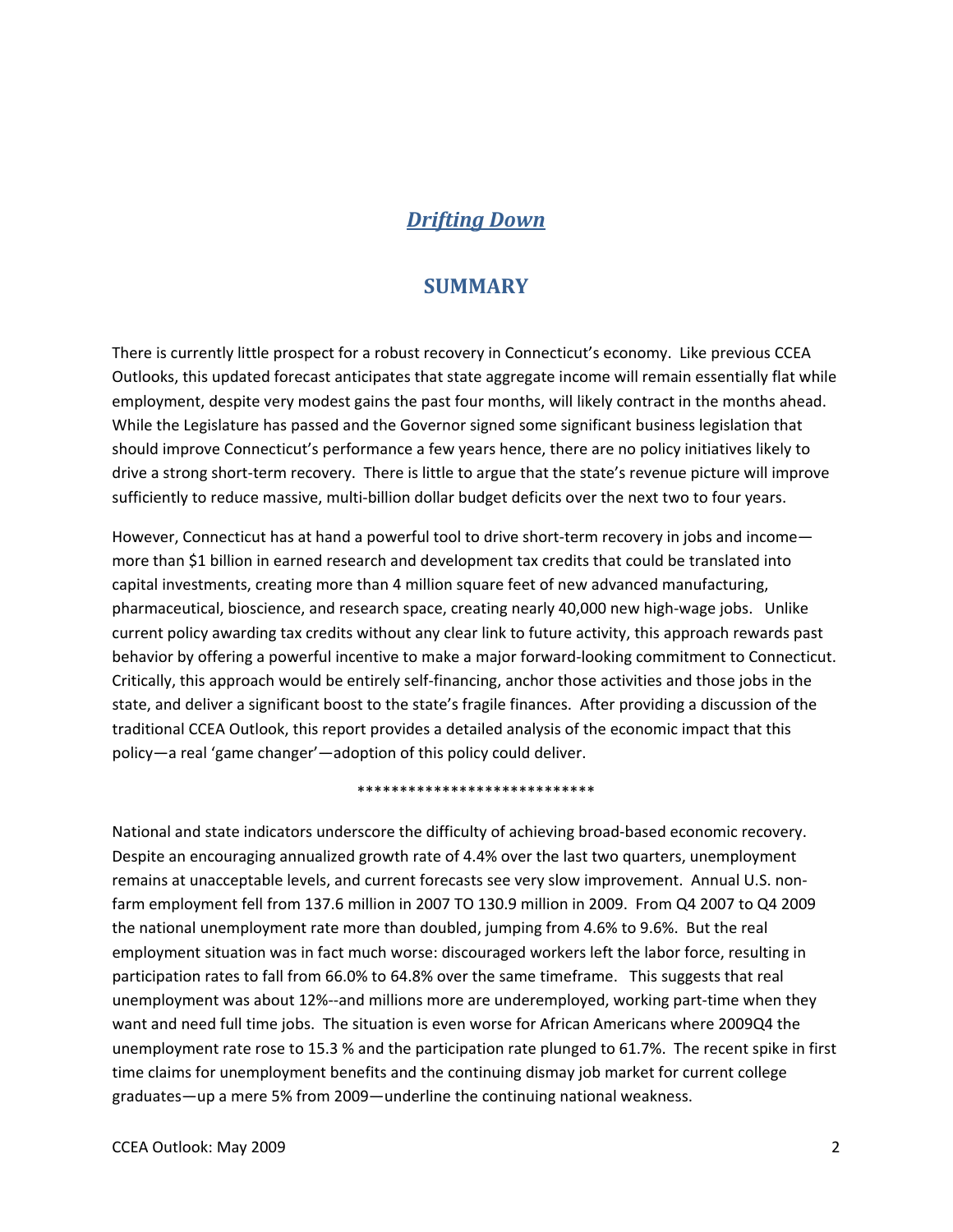An additional worry is that the current drivers of national income growth cannot sustain the modest growth we have seen. The main drivers of the 3.2% annualized growth rate during Q1 were personal consumption (2.6%), inventory replacement (1.6%), and investment in machinery and equipment (0.5%). Increased personal consumption rose, but at the expense of a fall in savings; real disposable income remained flat. Rebuilding inventories increases the costs of doing business and cannot be sustained without other underlying growth in sales. Negative components in national economic growth in Q1 included some of these more basic drivers of growth. Net exports contracted, as did state and local government expenditures, subtracting 0.6% and 0.5% respectively from growth. Ebbing exports, the recent turmoil in financial markets, and even the interruption in air travel resulting from Iceland's prolonged volcanic eruption all undermine the capacity of foreign trade to contribute to growth in the near future. The decline in state and local government expenditures is a delayed result of the financial tsunami that engulfed the national economy over the past two years; absent further federal intervention, state and local expenditures will contract significantly for at least the next two years. Current expectations anticipate ten of thousands of layoffs of teachers, police, and other public sector personnel. State and local finances will recover only when there is a broad, strong general economic recovery.

Connecticut employment faired only slightly better than the national pattern, with an unemployment rate in 2007Q4 of 4.5% rising to 8.3% in 2009Q4. But Connecticut did worse than the nation in growth, with an estimated (seasonal adjusted) state output growing at 2.5% for the last six months, 2.4% for Q1.

CT Real estate markets remain weak. The number and value of housing permits are a fraction of what they were at peak. The large overhang of properties for sale and held in inventories by banks due to bankruptcies remains clear. Data on the real estate markets of Fairfield County and on housing permits in the tri‐state area confirm that the real estate malaise is a continuing local, state, and national issue.

Given these patterns, it is clear why this CCEA Outlook sees income indicators flat‐lining, with continuing erosion of employment, but at decreased rates.

Connecticut does however have available one powerful tool to challenge the current downward drift and to drive short-term recovery. The state's major employers have accumulated more than \$1 billion in research and development tax credits, which current law makes unusable. But these credits could be turned into incentives to make major capital investments in the next two to three years. Such investments would drive creation of upwards of 40,000 new, high‐skill, high‐wage jobs and help anchor these major firms in Connecticut. This would also reverse the long-term trend in Connecticut of losing these high‐quality jobs and slipping towards lower skill, lower wage jobs. And, perhaps best of all, this approach, by converting these credits into investments, is not simply self-financing, but generates a substantial improvement in state and local revenues.

### **Connecticut Outlook**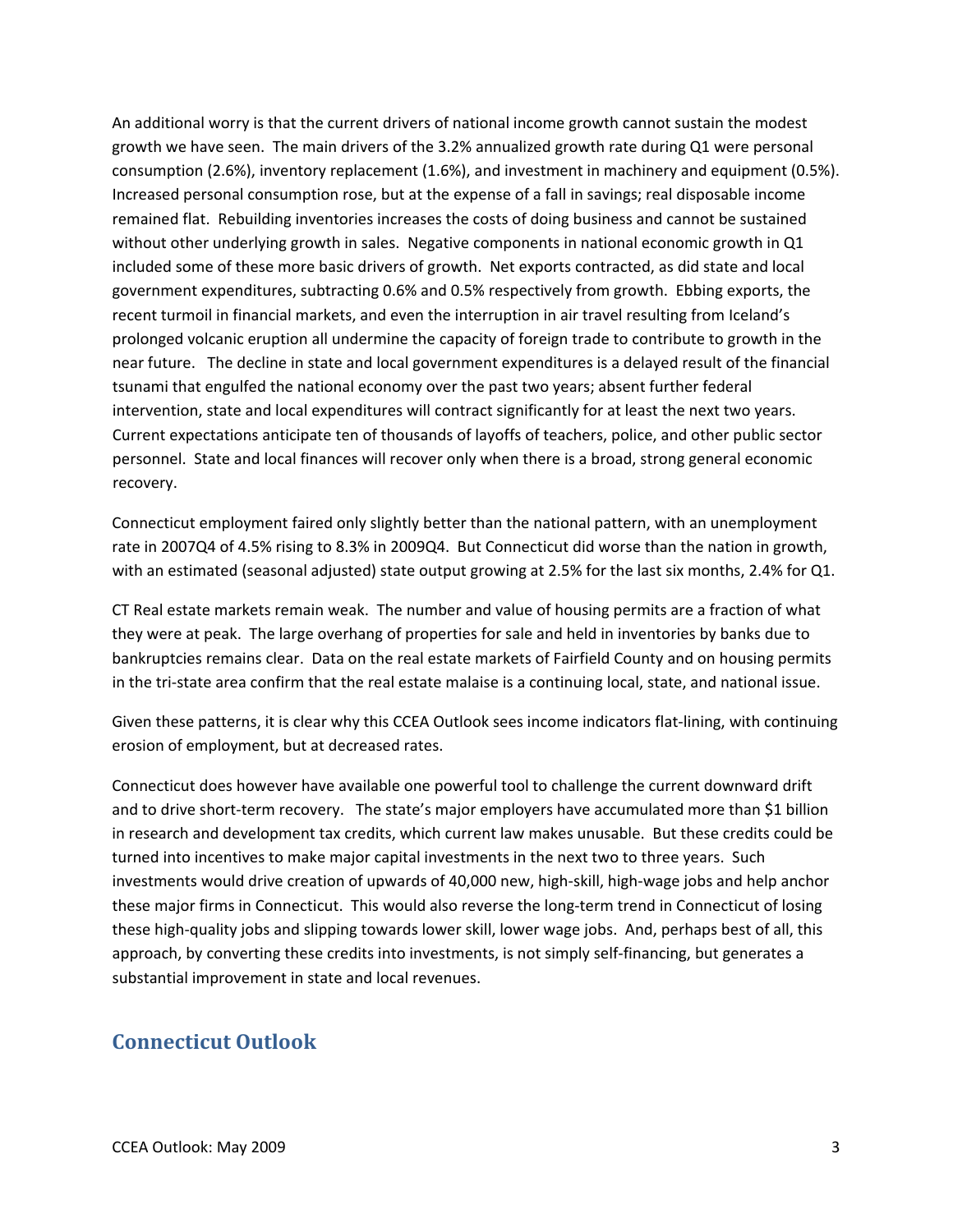This CCEA Outlook forecasts that, without bold development policies, national and state recovery will be weak. Even where there are glimmers of prospective growth, caution is warranted.

Chart 1 shows a mild Q1 recovery in housing permits throughout the tri‐state region relative to a precipitous decline in Q1 a year ago, accompanied by stronger recovery in the value of permits. The Chart also demonstrates that three first quarter declines in successive years in all three states, except for permit values in Connecticut, have reversed. Those successive declines imply that housing markets have a long way to climb before returning to "normal" levels. For example, in 2006Q1 CT issued 2,179 permits worth \$374 million. In 2009, the number of CT permits was 508 worth \$87 million—permits were thus a mere quarter of their previous high, and their value even relatively smaller.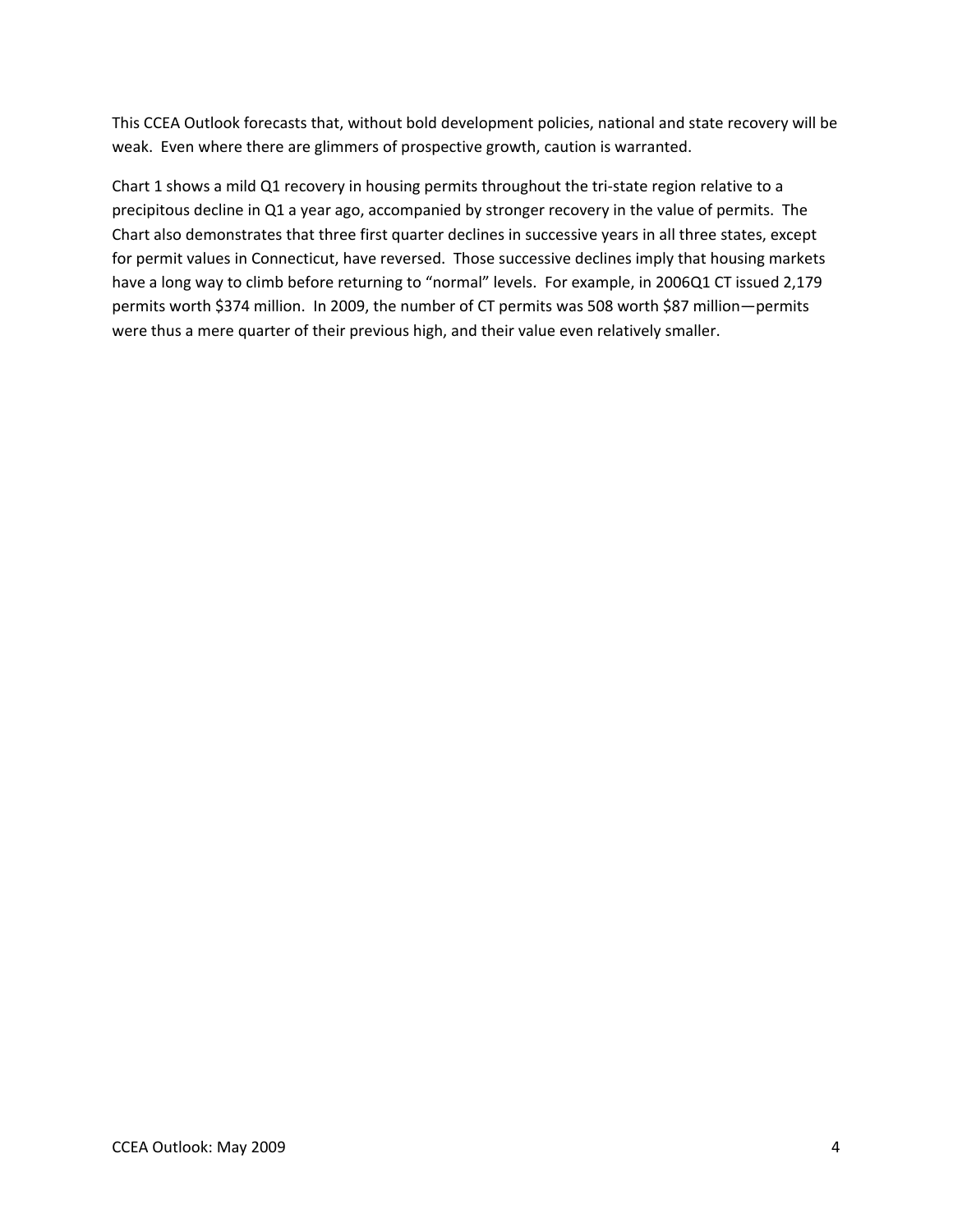# Chart 1:

# % Change in Q1 Tri‐State Housing Permits 2006‐2010



Source the Bureau of the Census, Housing Permits and Values by State.

Despite the glimmer or recovery in these numbers, the overhang of housing inventory in high-end and mid‐value CT real estate markets does not bode well for construction recovery. In a detailed examination of Greenwich housing markets, Keith Jurow chronicles declining of sales from 150 a month in 2000‐2007 to less than 60 in the first three months this year. Greenwich home prices per square foot have slumped 37% since their peak in 2008, and those in more mid-value markets in Fairfield County have fallen near as much. Jurow argues that sellers resisting lower prices and banks withholding their inventories of foreclosures to avoid further disrupting thin markets<sup>[1](#page-4-0)</sup> will prolong the slump. Because it is difficult to sell an occupied house into current markets, slow overall sales may discourage even likely buyers from entering the market, compounding market sluggishness.

Following the cessation of federal incentives to purchase homes at the end of April, the CT housing market will likely remain weak, with housing permits gently falling. With the sluggish national recovery, the outlook for Connecticut is for little growth in total output and none in employment.

<span id="page-4-0"></span><sup>1</sup> http://www.realestatechannel.com/us‐markets/residential‐real‐estate‐1/real‐estate‐news‐fairfield‐county‐ home-sales-connecticut-home-sales-trulia-greenwich-home-sales-florida-home-sales-california-home-sales-2464.php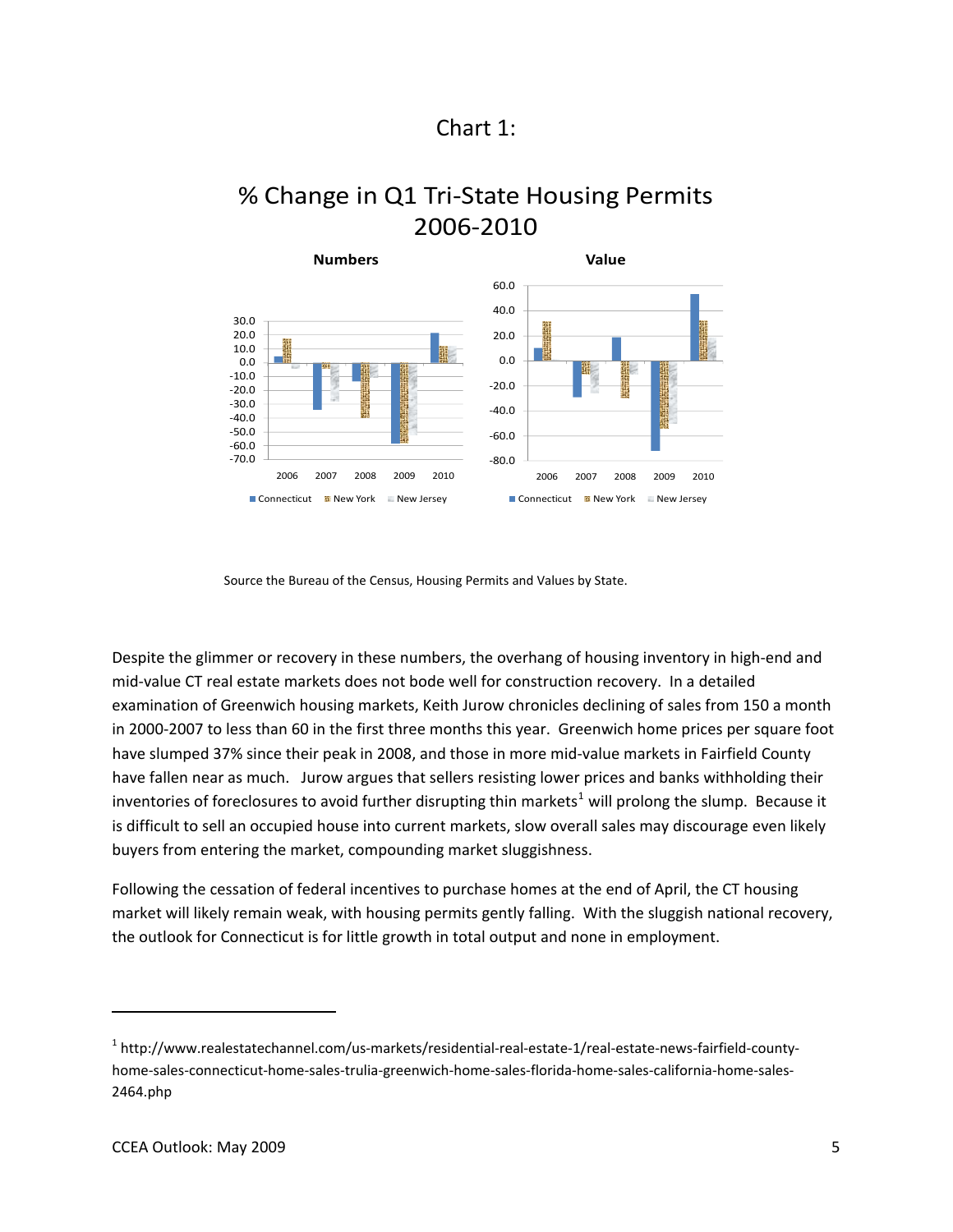Chart 2 plots the forecast for Connecticut's total output over the next two years. This results from CCEA's estimates for state output for 2009; the apparent rebound at the end of 2008 corresponds with the timing during which CCEA estimates from data on state output, personal income (PI), and movements in the costs for various goods and services.<sup>[2](#page-5-0)</sup> Those estimates form the launching point for the Outlook forecast over the next eight quarters. The estimated current momentum—shown with the broken line—is relatively weak, and will likely ebb by at least the end of 2010, and then continue to drift downward into 2012.





The outlook for (seasonally adjusted) employment follows the same basic patterns, as Chart 3 shows. The absence of decline during a period of modest CtRGDP growth is atypical and may indicate that productivity growth in Connecticut is falling behind its historic pace–a worrisome indicator, but consistent with the general deterioration in the quality of Connecticut jobs. On a quarter‐to‐quarter bases, seasonally adjusted quarterly Connecticut employment is 100,000 below two years ago; that gap widens further if the analysis uses monthly data. This quarter the unadjusted employment series shows employment at 1,596.6 thousand, 13.4 thousand below the seasonally adjusted series. The unadjusted employment series argues the state has significant excess capacity, which will work against recovery especially in construction.

<span id="page-5-0"></span> $2$  Official data for 2009 from the U.S. Bureau of Economic Analysis will only be available for the next Outlook; this may result in significant changes.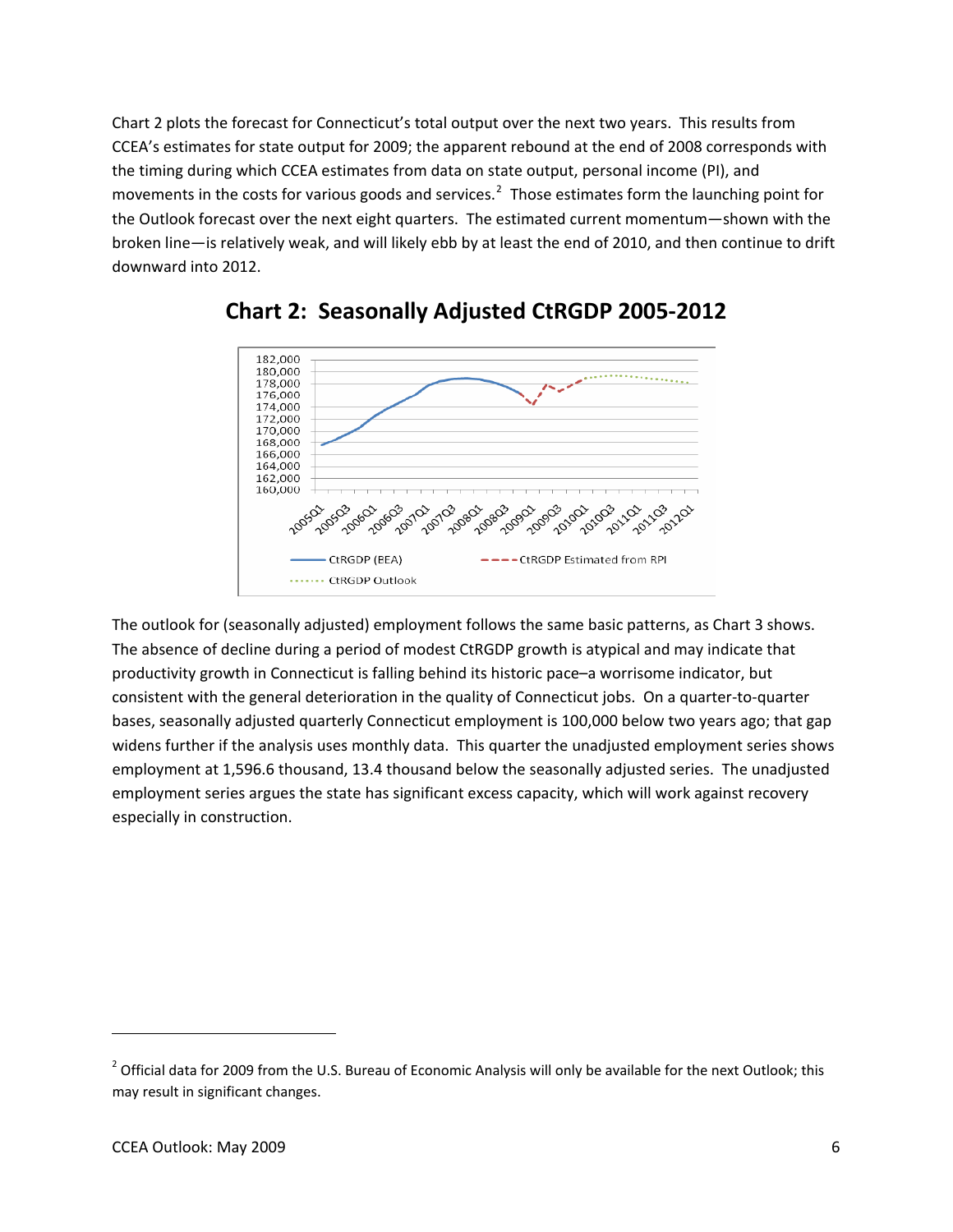

# **Chart 3: Employment 2005‐2012**

Slowing productivity growth in Connecticut results from employment growing in relatively low‐ productivity services jobs (2.1%); more productive private sector employment, including finance, insurance and real estate (FIRE), continues to decline slowly at a rate of ‐2.9%, with manufacturing employment rates also falling at ‐2.3%, and employment in transportation, trade and public utilites shrinking ‐1.7%. Employment in construction falls at an average annual rate over the two year of this CCEA Outlook by ‐2.9%. Productivity continues to grow in important sectors; in FIRE (3.2%), non‐ durable manufacturing (2.1%), and durable manufacturing (0.5%). But for employment to grow in these critical sectors, the sector itself must growth faster than productivity; otherwise, even as the value of the sector expands, it loses jobs. Connecticut also found growth in services (1.1%) but at rates below the growth in service employment, so that producitivity per employed declines. Construction output also falls faster (‐4.4%) than its employment, revealing declining productivity there as well. Clearly "business as usual" is not going to elevate the CT economy out of its current quagmire to anywhare near its capacity.

Connecticut does not have to depend entirely on external events to shape its own economic future. It has the ability to shape in a signifiicant way its own future, through adoption of aggressive new policies to drive economic recovery and restore the state's historic competitiveness. The following section evaluates one such policy.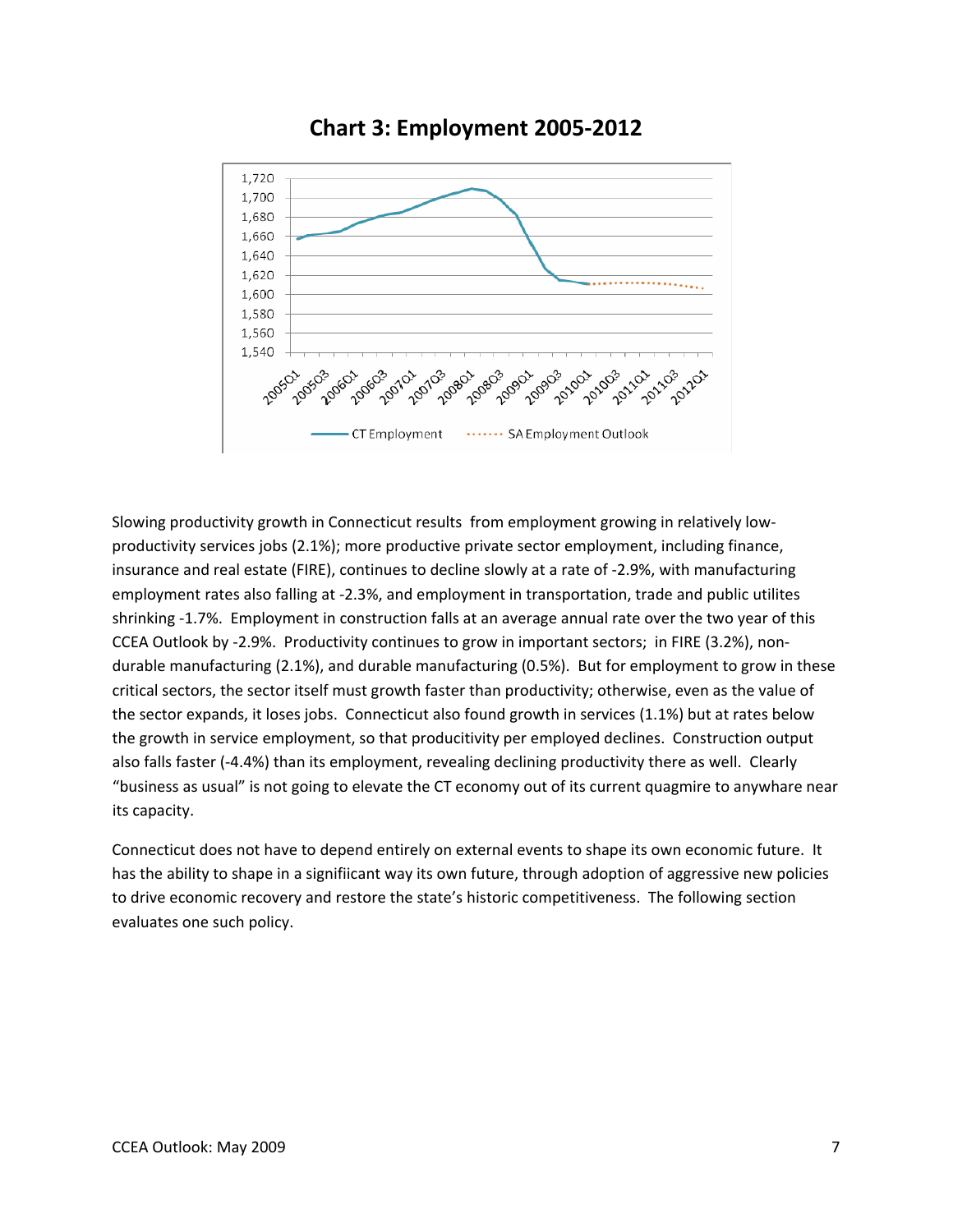# **Driving Recovery: A Policy Initiative**

Economic recovery is not automatic; recoveries do not necessarily follow historic patterns<sup>[3](#page-7-0)</sup>. The quality and speed of recovery depends in significant measure from how carefully policy is crafted and whether it is applied with enough flexibility to operate quickly and effectively, avoiding entanglements, delays, and the frustrations of red-tape. Large employers often play a critical role; such firms, based or operating in Connecticut, can chose to consolidate or expand operations at CT locations or elsewhere. Thus Connecticut development policy should seek to retain and expand operations of companies already in the state, while attracting others to locate here expeditiously.

A major plank in state economic development policy has been awarding tax credits for investment (ITC) in research and development. This was sound public policy for a host of reasons, but then the state restricted the use of earned ITCs so severely that larger firms essentially could not use them to any meaningful degree. (See Driving Recovery on CCEA's web site.) The state's largest employers have accumulated hundreds of millions of dollars of unused CT R&D ITCs. Unusable ITCs are worthless, undercutting, if not negating, related development policies and confidence in the state. Denying companies avenues to use credits they have earned in good faith directly undermines the state's longterm economic health and diminishes the credibility of any economic development strategy. Funds from discouraged investors dry‐up, employment shrinks, growth flattens or reverses, all resulting in further declines in tax revenues, driving deficits deeper. Now is the time to correct this corrosive policy; now is the time to encourage full use of the R&D ITCs through a dynamic policy that looks to the future, drives new investment, creates new jobs, builds a stronger economic foundation, and reverses the long‐ term pattern of decline in Connecticut's economy.

#### **The Proposal in Brief**

*Driving Recovery* evaluates a policy proposal that, over the next seven years, CT pays out one billion dollars in outstanding R&D ITCs in exchange for a one billion dollar upfront investment in plant and qualified equipment and machinery.<sup>[4](#page-7-1)</sup> This is not a free ride for the companies, since they make up front investments and pay the carrying costs of capital during both operations and in the interim until their R&D ITCs are redeemed by the state. Without offsetting compensation by the state, financing costs are estimated to be in excess of \$374 million. That consideration ensures that investors will act to make their investments productive to quickly stimulate the CT economy.

<span id="page-7-0"></span><sup>3</sup> Paul Krugman, **The Return of Depression Economics and the Crisis of 2008**, Norton 2009.

<span id="page-7-1"></span> $4$  Under current rules for qualification the vast majority of M&E including trucks is qualified, albeit, automobiles are not in order to prevent abuses tied to luxury purchases rather than true investments.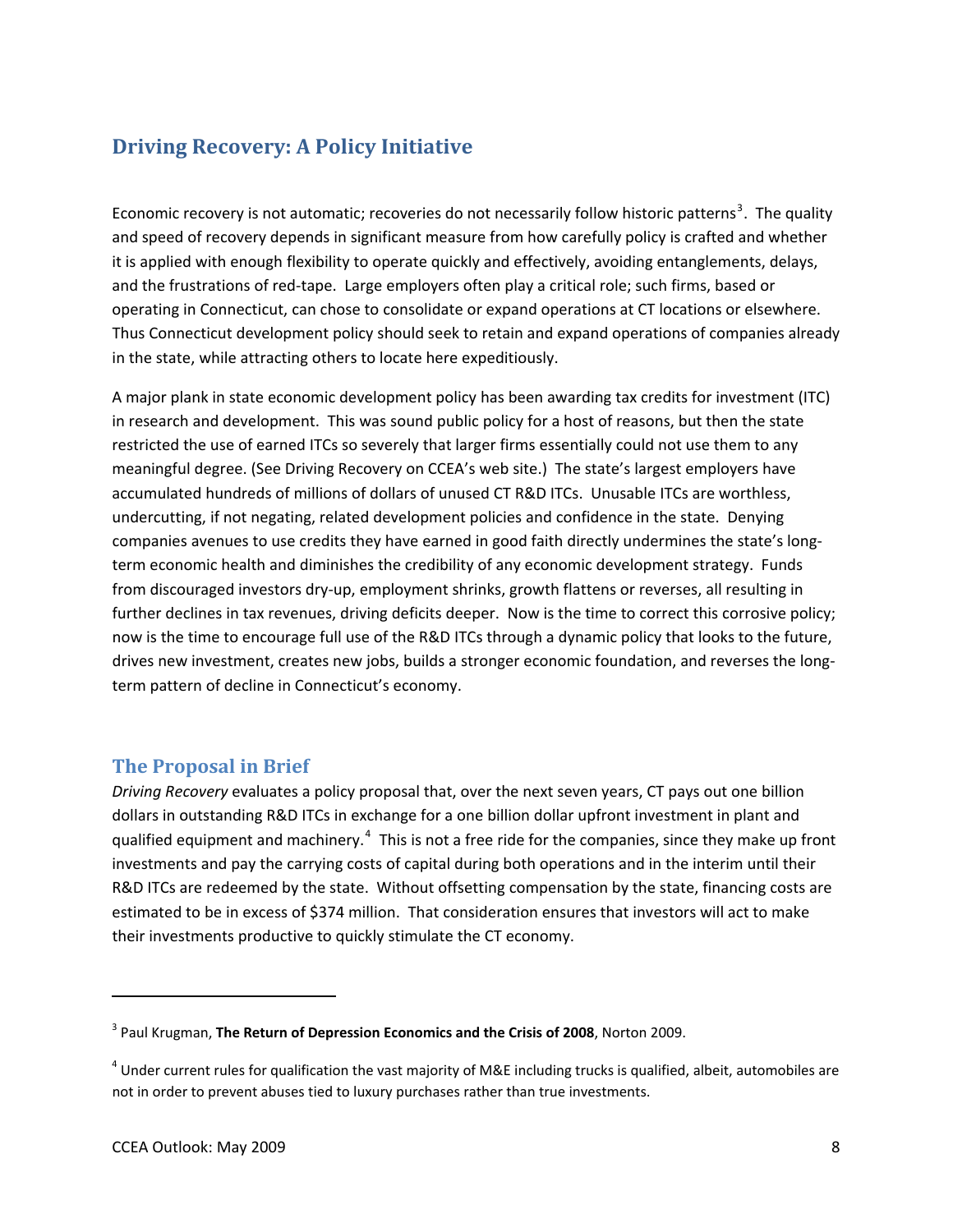To accelerate the process, current holders of CT R&D ITCs, investing individually or collectively, must make qualifying investments within two years of initiating the plan. State payment on the R&D ITCs could begin in 2013 when, under iron-clad agreements between each Investor and the State, five annual payments of \$200 million will be exchanged for the R&D ITCs on qualified investments full committed between 2010 and the deadline. As a result of the new economic activity these investments generate, the state will receive significant additional new tax revenues; these are revenues the government would not receive without these investments. Thus adopting this policy *creates no burden* on Connecticut taxpayers, while the companies are able to access their R&D ITCs, tax credits they earned in good faith.

### **REMI**

### **Deploying Unused R&D ITCs**

The investment of a billion dollars of R&D ITCs as contemplated by the Tax Credit Legislation creates a direct construction stimulus, followed by enduring operating impacts from each of the investing industries. This section defines construction and operating stimuli together with indirect and induced impacts, first for the CT economy, then for State government. It demonstrates that this policy clearly stimulates significant recovery in the state economy and generates sufficient net new state tax revenues<sup>[5](#page-8-0)</sup> to fully repay investors over the years 2013 to 2017. Indeed, the analysis reveals that this approach generates annual surpluses in tax revenue, permitting payment of modest amounts of interest back to the investors to compensate for the deferred recovery of the R&D ITCs!

### **Allocations of Activities**

As modeled using REMI, this analysis allocates the billion dollars of investments across four industries, with shares shown in parentheses:

- 1. Pharmaceutical (33%)
- 2. High‐Tech (33%)
- 3. Biotechnologies (16.67%)
- 4. Insurance (16.7%)

Investments are spread geographically, based on industry shares in the three leading CT counties; Table 1 shows the investments by county in millions of dollars. Three of the industries are primarily located in Fairfield, New Haven, and Hartford counties, with New London replacing Hartford for pharmaceuticals.

<span id="page-8-0"></span> $<sup>5</sup>$  That is increased revenues net of incremental state expenditures arising from the expansion.</sup>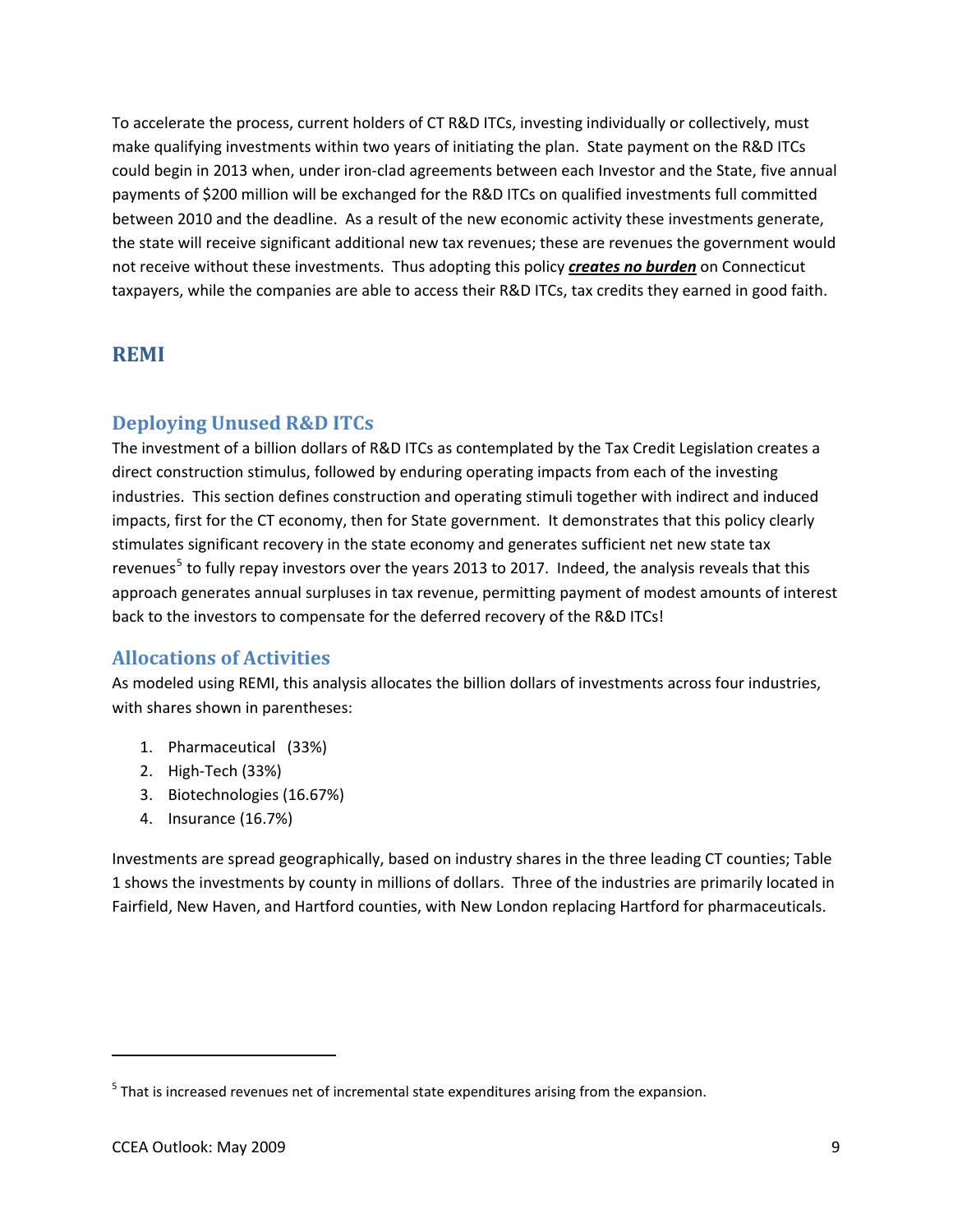| Industry\County | <b>Fairfield</b> | <b>New Haven</b> | <b>Hartford</b> | <b>New London</b> |
|-----------------|------------------|------------------|-----------------|-------------------|
|                 |                  |                  |                 |                   |
| Pharmaceuticals | 144.1            | 85.6             |                 | 103.6             |
| High-Tech Manu. | 126.6            | 78.8             | 127.9           |                   |
| Biotechnologies | 69.5             | 41.5             | 55.7            |                   |
| Insurance       | 32.7             | 13.1             | 120.9           |                   |
| Total           | \$372.9          | \$219.1          | \$304.5         | \$103.6           |

**Table 1: Non‐Leveraged Direct CT Stimulus by Funding Industry and County (2010 Millions \$)**

In addition, the analysis divides the investments in each industry between construction and the cost of equipping the building, i.e., machinery and equipment (M&E). Construction includes HVAC, wiring and plumbing; M&E is industry‐specific, including shares of qualified components, based on national shares of M&E annual investments consistent with industrial categories in REMI. This process allocates the investments in construction at \$495.4 million, the remainder in M&E. As Tables 2 and 3 show, the four industries vary considerably in their shares of investment in plant and M&E. These results reflect the current geospatial distribution among counties, but the analysis easily accommodates locating these investments in other counties; such relocation would have minor implications for state-level economic and fiscal impacts.

| Industry\County | <b>Fairfield</b> | <b>New Haven</b> | <b>Hartford</b> | <b>New London</b> |
|-----------------|------------------|------------------|-----------------|-------------------|
|                 |                  |                  |                 |                   |
| Pharmaceuticals | 82.3             | 48.9             |                 | 59.2              |
| High-Tech Manu. | 65.2             | 40.6             | 65.8            |                   |
| Biotechnologies | 22.1             | 13.2             | 17.7            |                   |
| Insurance       | 15.6             | 6.3              | 57.7            |                   |
| Total           | 185.2            | 108.9            | 141.2           | 59.2              |

**Table 2: Direct CT Construction Stimulus by Funding Industry and County (Millions \$)**

The analysis allocates Investments over time, with construction, including planning and site preparation, occurring in 2010 (25%) and 2011 (75%), with M&E being put in place during 2011 (40%) and 2012 (60%); the analysis assumes on average completion by mid‐2012. Because investors will pursue multiple projects flowing from this policy, construction and installation of M&E will finish sooner on some projects than on others, resulting in considerable overlap among participants during construction and installation of M&E. In addition, startup dates among projects are likely to be different, so that the transition from construction employment to operating employment is smoother for the analysis as a whole than for a single project scenario. This investment schedule is aggressive.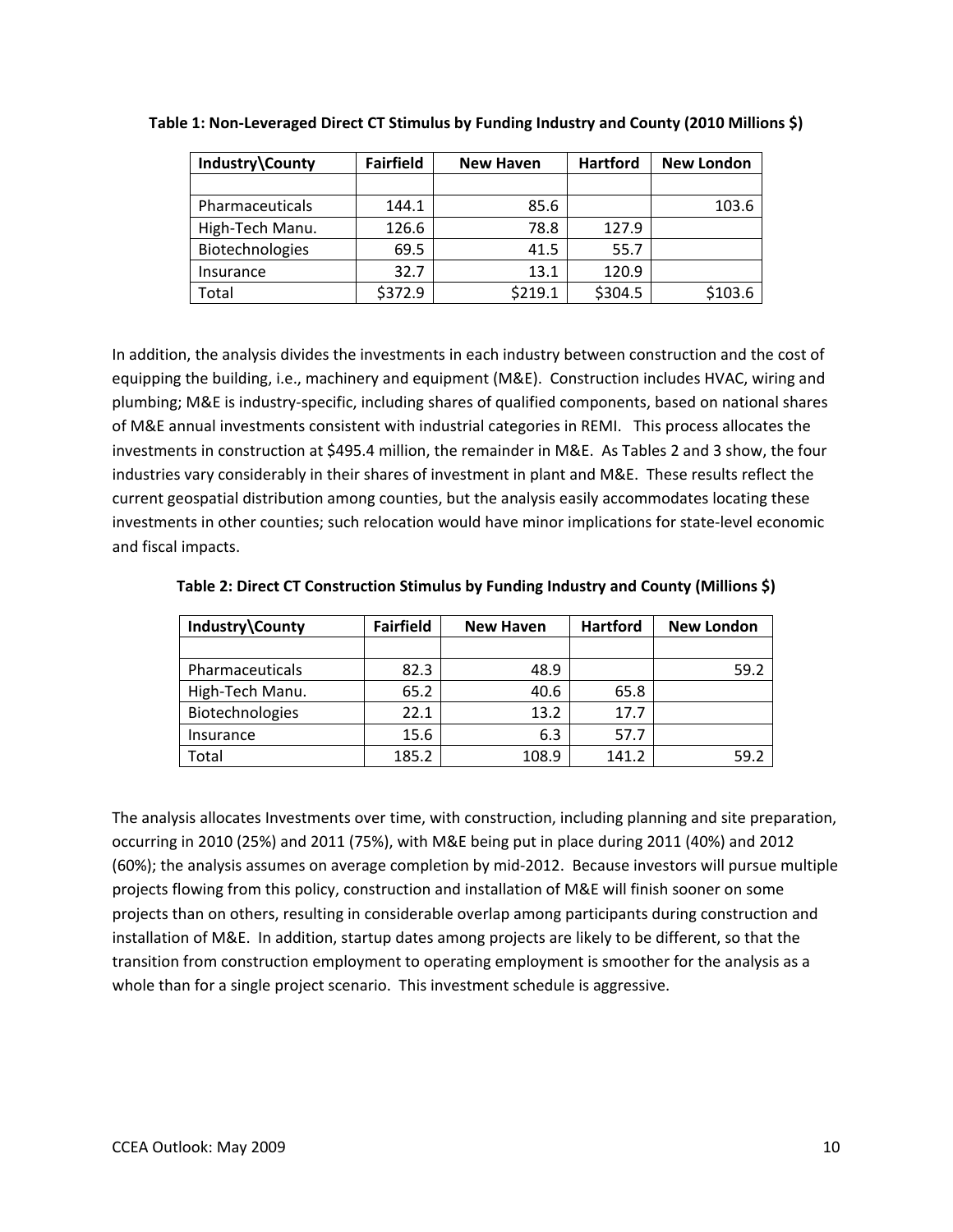| Industry\County         | <b>Fairfield</b> | <b>New Haven</b> | <b>Hartford</b> | <b>New London</b> |
|-------------------------|------------------|------------------|-----------------|-------------------|
|                         |                  |                  |                 |                   |
| Computers               | 11.6             | 4.5              | 14.8            | 2.4               |
| Software                | 79.9             | 32.6             | 83.6            | 16.3              |
| Communications equip    | 4.4              | 2.2              | 5.3             | 0.4               |
| Other electronic        | 23.6             | 6.7              | 15.1            | 8.6               |
| <b>Fabricated metal</b> | 4.4              | 0.9              | 1.4             | 2.1               |
| Machinery               | 69.9             | 25.9             | 43.2            | 19.6              |
| <b>Trucks</b>           | 1.7              | 0.7              | 5.1             | 0.1               |
| Furniture               | 6.2              | 2.8              | 8.6             | 0.8               |
| Total                   | 201.7            | 76.2             | 177.1           | 50.4              |

**Table 3: Direct CT M&E Stimulus by Recipient Industry and County (Millions \$)**

While dollars invested determine construction and M&E employment, there is no such connection with operating employment. The analysis projects operating employment based on national 2008 employment to capital stock ratios for each industry, reduced by the annual rate of change in Connecticut's overall employment to capital stock ratio of ‐3.5%, estimated over the last 4 years. Because the last two of these were recessionary years, this process may cause a slight downward bias in employment estimates. The analysis uses the industry estimates of operating employment<sup>[6](#page-10-0)</sup> as the initial direct impact that drives the REMI model. It apportions that impact among the counties consistent with their current industry shares and the investments made in each.<sup>[7](#page-10-1)</sup> The REMI model gives the results measured in incremental or net new jobs, both part‐time and full‐time. Taking part‐time jobs into account, each direct job generates 1.308 incremental jobs, based on the Bureau of Labor Statistics (BLS) usage.

#### **The Direct Shock**

For REMI modeling purposes, the analysis defines the construction shock in millions of fixed 2000 dollars. Because of continuing productivity improvements in the affected construction and M&E, investment costs in 2000 dollars are higher than in current dollars, as Table 4 shows by county and for CT as whole.

<span id="page-10-0"></span><sup>6</sup> Technically, BLS based employment estimates were translated in to REMI job estimates by using the 2008 average for such conversions, a multiple of 1.308286. Anyone wishing to convert the jobs results to employment should use the same proxy in reverse. "Employment" references BLS data and "Jobs" for REMI data.

<span id="page-10-1"></span> $<sup>7</sup>$  When both investment and employment data are used simultaneously in REMI, the model requires that</sup> Investment induced by the additional employment be backed out of the estimates; this analysis made those adjustments.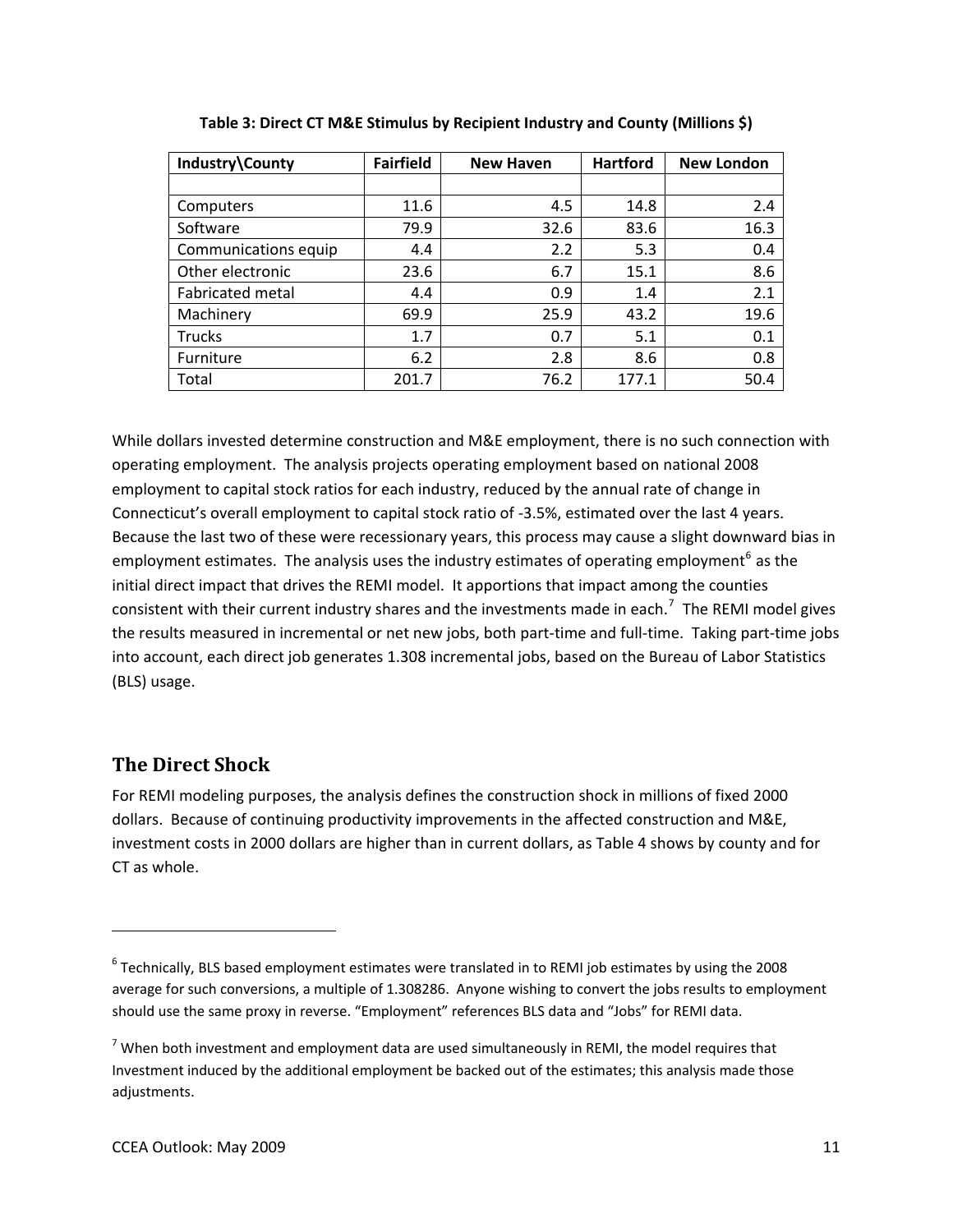| <b>Direct Shock</b>   | 2010    | 2011    | 2012    | Total     |
|-----------------------|---------|---------|---------|-----------|
| <b>Fairfield</b>      |         |         |         |           |
| Construction          | 48.7    | 146.3   | 0.0     | 195.1     |
| Machinery & Equipment | 0.0     | 90.4    | 135.5   | 225.9     |
| Total                 | 48.7    | 236.7   | 135.5   | 421.0     |
| <b>New Haven</b>      |         |         |         |           |
| Construction          | 28.7    | 86.1    | 0.0     | 114.8     |
| Machinery & Equipment | 0.0     | 34.1    | 51.1    | 85.2      |
| Total                 | 28.7    | 120.2   | 51.1    | 200.0     |
| <b>Hartford</b>       |         |         |         |           |
| Construction          | 37.2    | 111.6   | 0.0     | 148.8     |
| Machinery & Equipment | 0.0     | 78.3    | 117.5   | 195.8     |
| Total                 | 37.2    | 190.0   | 117.5   | 344.6     |
| <b>New London</b>     |         |         |         |           |
| Construction          | 15.6    | 46.8    | 0.0     | 62.3      |
| Machinery & Equipment | 0.0     | 22.7    | 34.1    | 56.8      |
| Total                 | 15.6    | 69.5    | 34.1    | 119.2     |
| <b>Connecticut</b>    |         |         |         |           |
| Construction          | 130.1   | 390.8   | 0.0     | 521.0     |
| Machinery & Equipment | 0.0     | 225.5   | 338.2   | 563.7     |
| Total                 | \$130.1 | \$616.3 | \$338.2 | \$1,084.7 |

**Table 4: Direct Annual Construction Phase Shock by County and Connecticut (Millions 2000 \$)**

Based on ratios of national employment to capital stock for each industry, Table 5 shows how direct employment increases in each industry, by county and for the state. The analysis assumes that, after 2013, the industries retain this increased employment.

| Industry                          | <b>Fairfield</b> |       | <b>New Haven</b> |       | <b>Hartford</b> |       | <b>New London</b> |       | <b>Connecticut</b> |        |
|-----------------------------------|------------------|-------|------------------|-------|-----------------|-------|-------------------|-------|--------------------|--------|
|                                   | 2012             | 2013  | 2012             | 2013  | 2012            | 2013  | 2012              | 2013  | 2012               | 2013   |
| Chemical Manu. Ex. Petroleum,     | 404              | 809   | 238              | 475   | 330             | 660   | 112               | 225   | 1,084              | 2,168  |
| Coal, Plastics and Rubber         |                  |       |                  |       |                 |       |                   |       |                    |        |
| <b>Computer and Electronic</b>    | 391              | 782   | 230              | 460   | 319             | 639   | 109               | 217   | 1,049              | 2,098  |
| Transportation Equip, Manuf.      | 428              | 856   | 251              | 503   | 349             | 699   | 119               | 238   | 1,148              | 2,295  |
| ex. Vehicles                      |                  |       |                  |       |                 |       |                   |       |                    |        |
| Food Manuf.                       | 209              | 417   | 123              | 245   | 170             | 341   | 58                | 116   | 559                | 1,118  |
| Paper                             | 203              | 405   | 119              | 238   | 166             | 331   | 56                | 113   | 544                | 1,087  |
| <b>Professional and Technical</b> | 492              | 983   | 289              | 578   | 401             | 803   | 137               | 273   | 1,319              | 2,637  |
| <b>Services</b>                   |                  |       |                  |       |                 |       |                   |       |                    |        |
| Insurance Carriers and Related    | 904              | 1,808 | 531              | 1.062 | 738             | 1,476 | 251               | 502   | 2,424              | 4,848  |
| Activities                        |                  |       |                  |       |                 |       |                   |       |                    |        |
| Total                             | 3,030            | 6,060 | 1,780            | 3,560 | 2,474           | 4,948 | 842               | 1,684 | 8,126              | 16,253 |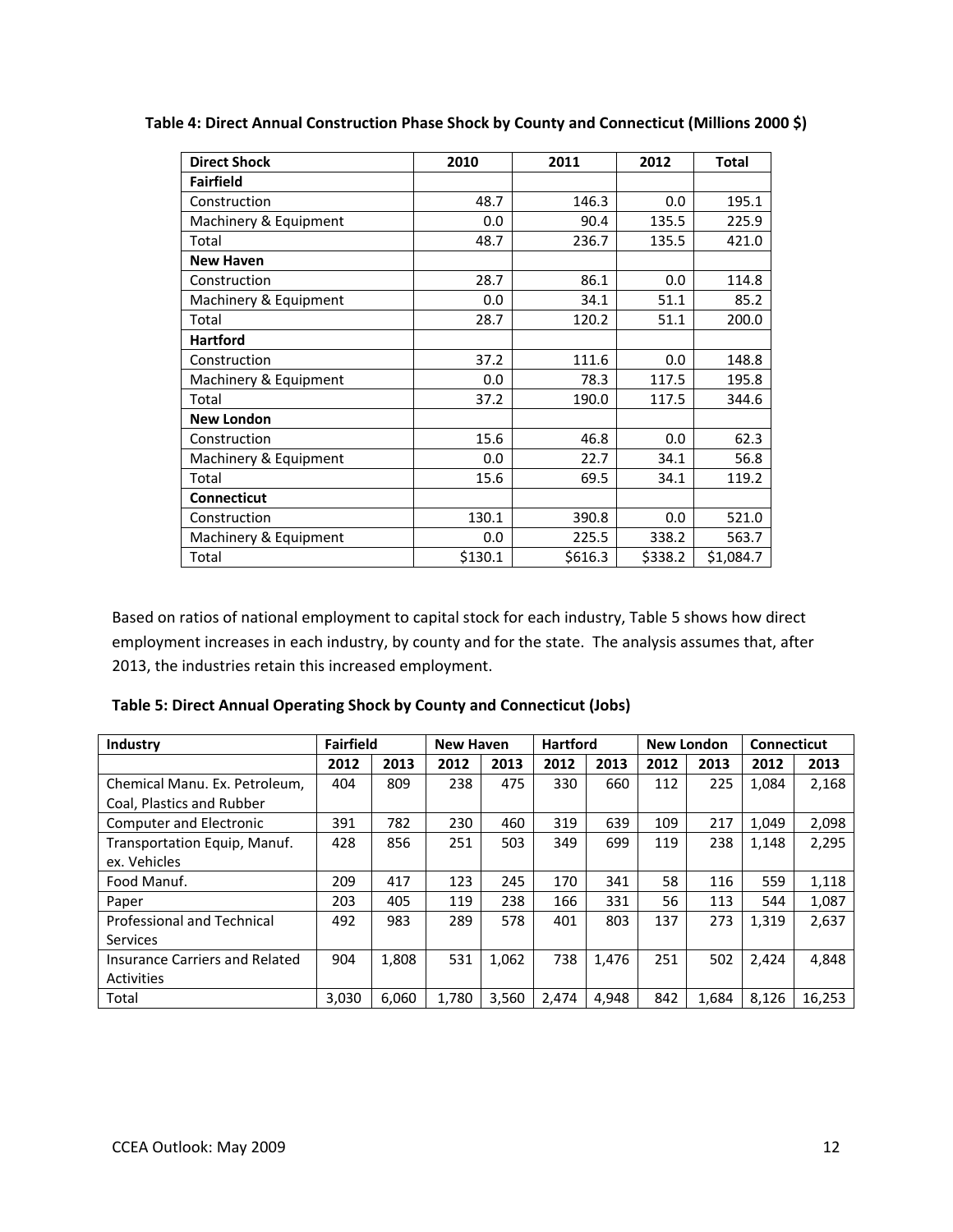## **CT Economic Impacts**

Indirect impacts swell the total impact, generally captured within state supply chains of the target industries, and by induced impacts arising from individuals and companies spending their incomes resulting from total construction and operating activity as well as population movements resulting from new opportunities in CT. Among the key economic indicators are income measures, i.e., CtRGDP and real personal disposable income (RPDI), as well as total jobs, related demographic shifts in the labor force, and population. The next section discusses fiscal impacts in more detail. Increased CtRGDP captures the impacts on total economic output prior to depreciation. Increases in RPDI capture the expansion of individual choice flowing from economic growth.

#### **Income indicators**

Implementation of the Tax Credit Legislation will augment CtRGDP by \$6 billion by 2013 with ongoing sustained development thereafter as Chart 5 shows. After taking tax and personal income shares of the increased output into consideration, the impacts on CT RPDI in 2013 reach \$1.8 billion with further growth to come.

Employment impacts follow a similar pattern, as Chart 6 shows. Given seasonally adjusted employment in 2009Q4 at annual levels of 1,619,000, the addition of 36,900 jobs by 2013 offers a major recovery from current serious unemployment, social malaise, and underutilization of human resources.



**Chart 5: Connecticut RGDP and RPDI Impacts (Fixed 2000 Billions \$)**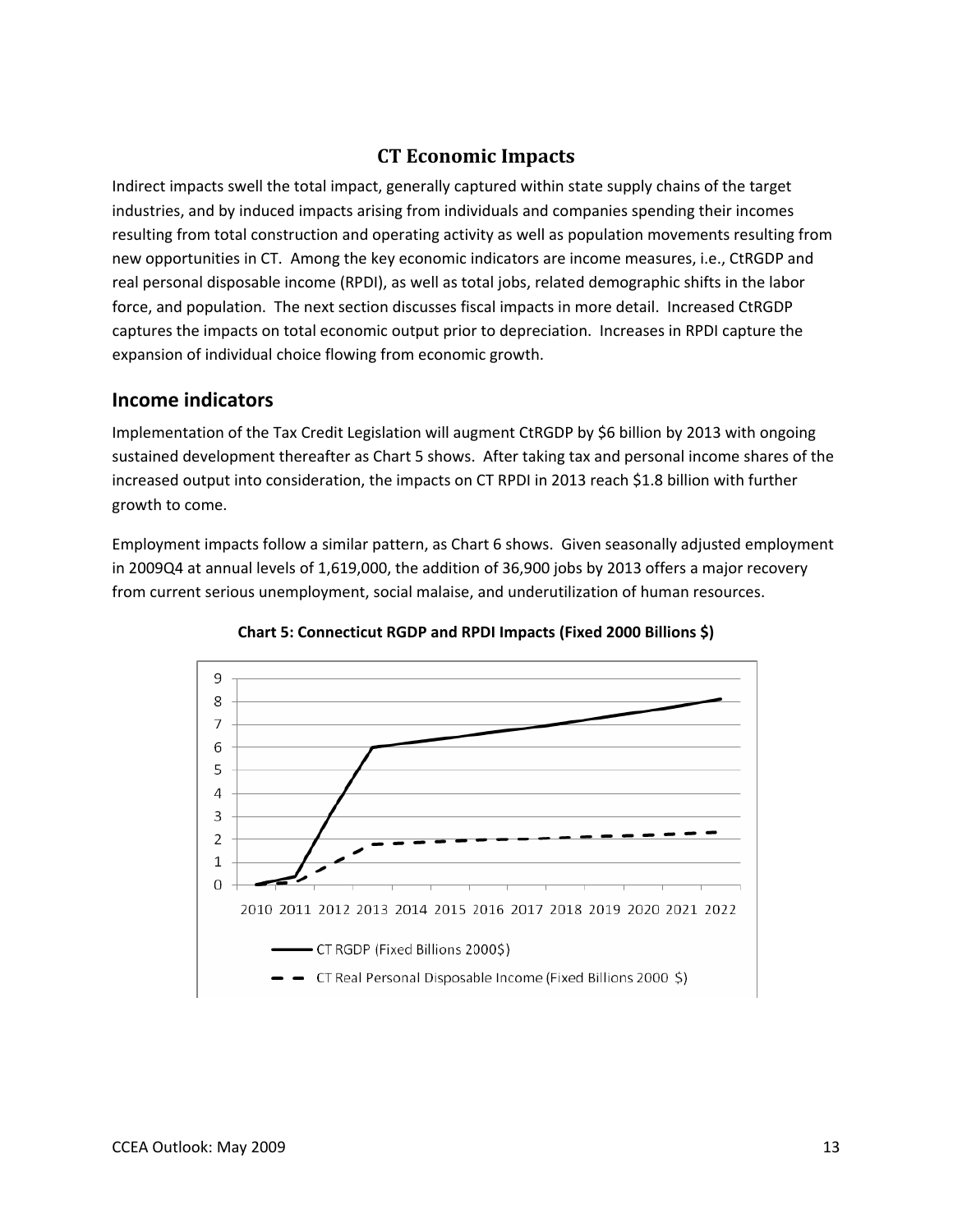



Both indicators point to quick, strong results from the implementation of the Tax Credit Legislation. In essence, the proposed policy quickly mobilizes private sector resources that powerfully redress the agony that the prolonged underperformance of Connecticut's economy is inflicting.

# **Labor Force Shifts**

Job expansion encourages population to remain in Connecticut and/or move into the state to take advantage of the job opportunities, so adoption of this approach impacts positively both population and labor force participation. Chart 7 captures the resulting implications for employment, labor force, and population growth. Growth in employment initially outpaces that in the labor force, assisting a decline in CT unemployment. As operations in these relatively high‐paying industries become more established, the rate of labor force growth drops off. The opposite is true for population growth, as relatively young workers retained and initially attracted start families. All these factors impact both state revenues and expenditures.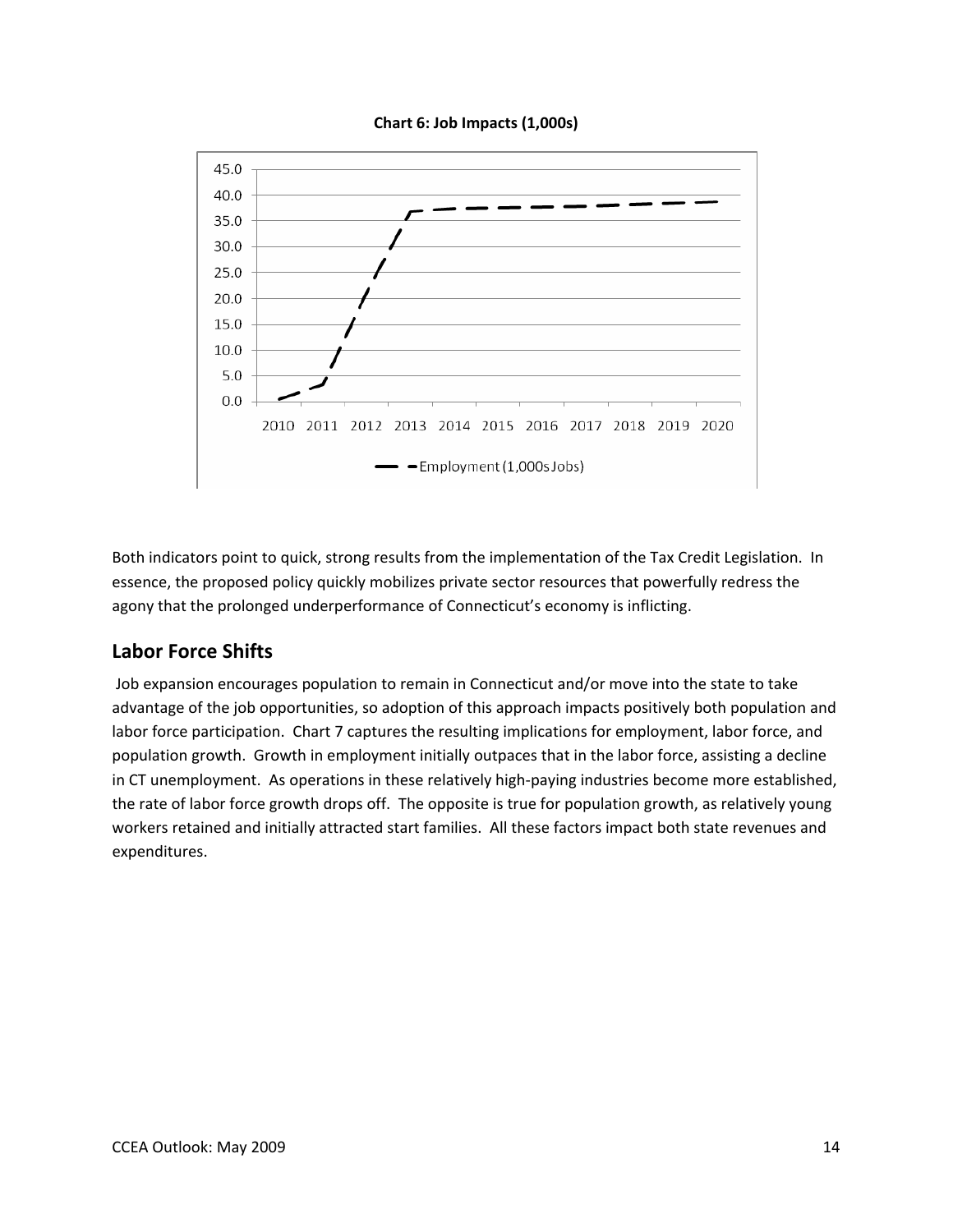

**Chart 7: Labor Force and Population Changes (1,000s)**

#### *Fiscal Impacts*

State and local governments benefit from the expansion in tax bases these investments generate. This includes direct impacts on the Grand List in host municipalities and from induced demands for housing, and increased incomes resulting from improved personal and corporate incomes, swelling collections on personal, corporate, and sales taxes. Governments also face increased expenditures as additional employment opportunities retain and attract population, which also leads to additional family formation. This analysis feeds the REMI results into the CCEA's state fiscal model<sup>[8](#page-14-0)</sup> to project annual fiscal impacts. This yields annual impacts on State revenues and expenditures in nominal dollars, taking both real growth and price impacts into account.

Lines 1‐3 of Table 6 show fiscal impacts on annual State revenues, expenditures, and the net of the two before redeeming any R&D ITC. The fourth line gives the cumulated net revenues before redeeming R&D ITCs. Line five shows the repayments of \$200 million per year, starting in 2013, with no interest charges; line six gives the net surplus revenues remaining with government after those payments.

<span id="page-14-0"></span> $8$  CCEA, jointly with DECD, developed and maintains a fiscal impact for the state and each of its municipalities. This model provides the average per capita cost for all elements of state and municipal services; because it necessarily relies on average costs of government services, it overstates the actual increase in the cost of services. There is no basis on which to calculate the marginal cost of these services, which is systematically lower than average costs, and it ignores the potential scale effects in providing increase municipal and state services.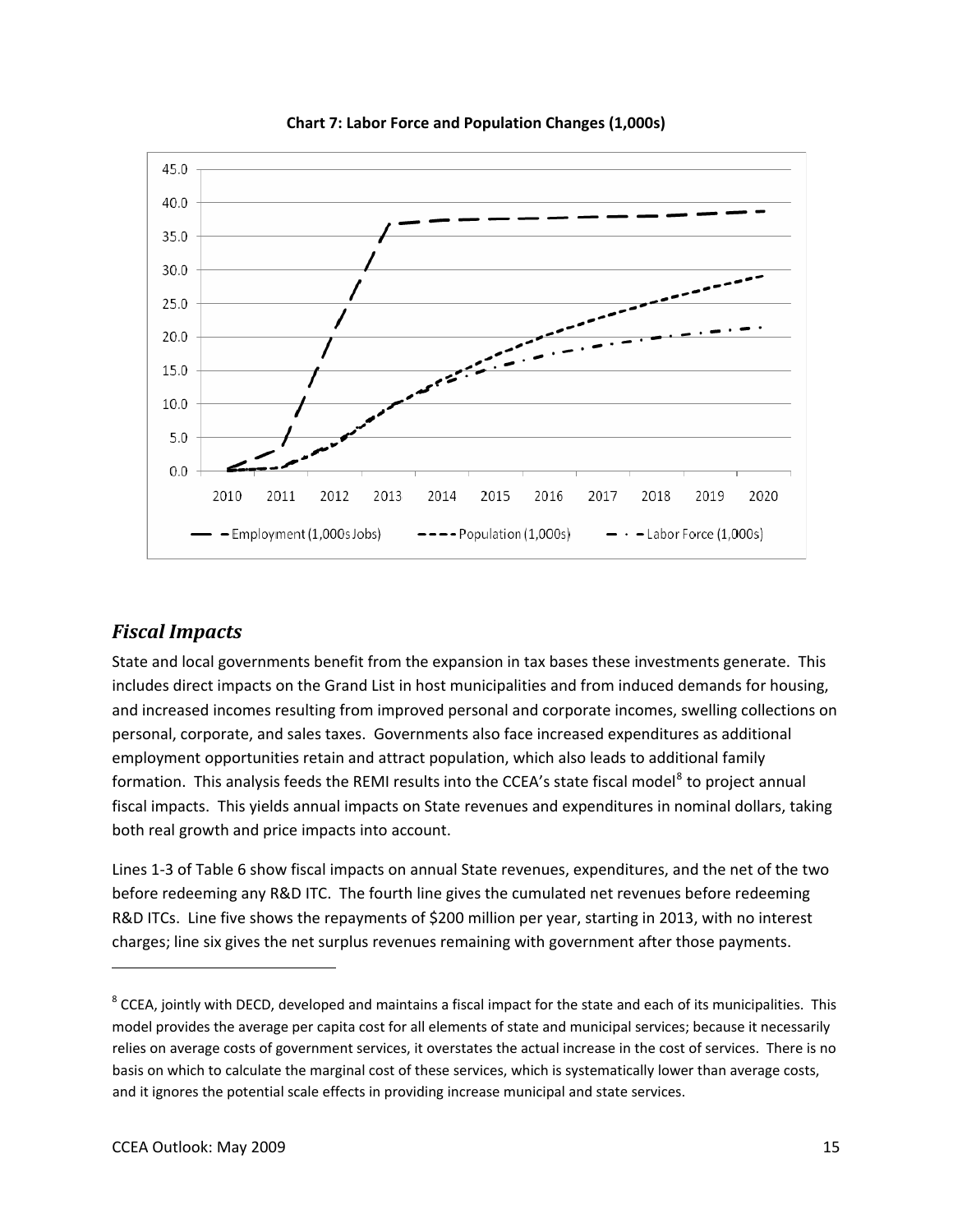|                |                                                                                              | 2010 | 2011 | 2012  | 2013  | 2014  | 2015    | 2016    | 2017    | 2018    | 2019    |
|----------------|----------------------------------------------------------------------------------------------|------|------|-------|-------|-------|---------|---------|---------|---------|---------|
|                |                                                                                              |      |      |       |       |       |         |         |         |         |         |
|                | Gross New Tax<br>Revenues (Millions \$)                                                      | 3.5  | 29.4 | 235.3 | 441.6 | 476.3 | 504.7   | 530.7   | 555.9   | 581.3   | 607.5   |
| 2              | Incremental Govern-<br>ment Expenditures<br>(Millions \$)                                    | 0.5  | 4.1  | 30.2  | 72.7  | 108.7 | 140.5   | 169.2   | 195.3   | 219.5   | 242.0   |
| 3              | Net New Annual Tax<br>Revenue                                                                | 3.0  | 25.4 | 205.0 | 368.9 | 367.7 | 364.2   | 361.6   | 360.7   | 361.8   | 365.5   |
| 4              | <b>Cumulative Net New</b><br><b>Tax Revenue</b>                                              | 3.0  | 28.3 | 233.4 | 602.3 | 969.9 | 1,334.2 | 1,695.7 | 2,056.4 | 2,418.2 | 2,783.7 |
| 5              | Payment on R&D<br><b>ITCs</b>                                                                |      |      |       | 200.0 | 200.0 | 200.0   | 200.0   | 200.0   |         |         |
| 6              | <b>Cumulative Net New</b><br><b>Tax Revenue after</b><br><b>Payment of ITCs</b>              | 3.0  | 28.3 | 233.4 | 402.3 | 569.9 | 734.2   | 895.7   | 1,056.4 | 1,418.2 | 1,783.7 |
| $\overline{7}$ | Payment of Interest                                                                          |      |      |       | 75.9  | 103.8 | 111.7   | 98.2    | 61.6    |         |         |
| 8              | Payment of R&D ITCs<br>+ Interest                                                            |      |      |       | 275.9 | 303.8 | 311.7   | 298.2   | 261.6   |         |         |
| 9              | Annual Net with<br>Interest                                                                  | 3.0  | 25.4 | 205.0 | 93.0  | 63.9  | 52.5    | 63.3    | 99.1    | 361.8   | 365.5   |
| 10             | <b>Cumulative Net New</b><br>Tax Revenue after<br>Payment of R & D<br><b>ITCs + Interest</b> | 3.0  | 25.4 | 233.4 | 326.4 | 390.2 | 442.7   | 506.1   | 605.2   | 967.0   | 1,332.5 |

**Table 6: Incremental Annual and Cumulated State Fiscal Impacts (Millions of Nominal \$) 2010‐2020**

"\*" Assumes interest rate of 5% starting at the average completion date of July 1, 2012 with annual payments made on Dec. 31.

This table illustrates that the investments, assuming they are fully utilized by hiring at the average level of employment relative to the new capital stock, generate for Connecticut state government net new tax revenues (after paying for additional public services for in‐migrating population) sufficient to cover fully the five annual \$200 million refunds on R&D ITCs. Moreover, by the end of 2017, the State of Connecticut will accumulate net new revenues of *\$1.056 billion* as a result of implementing this policy. In two additional years, after refunds end, the state will have gained nearly \$1.8 billion in cumulative tax collections, with net revenue continuing annually at more than \$365 million.

Alternatively, the state, to accelerate investment activity and drive economic recovery, may wish to offer to pay modest interest (5%) on the billion dollar investment commitment, net of payments made by the state to redeem the R&D ITCs. Such a process encourages the State to make the redemptions sooner, and significantly strengthens the attractiveness for investors. In this example, the State's net accumulated additional revenues reach \$605 million. Alternative simulations show that the State secures annual net benefits through 2017 for any interest rate below 7%.

As Table 6 reveals, the State may be able to accumulate surpluses during 2010 and 2011, permitting offset of the first ITC refund at the end of 2012. This strategy would save the State interest and payback investors sooner. It would advance the state's last payment by a year, so the 2017 accumulated benefit would be \$771 million, well above the \$605 million generated with refunds beginning in 2013.

#### *Investor Impacts*

The impacts on investors are not as generous as they appear because the above calculations do not include investors' costs of capital. To estimate these costs, CCEA has discounted the value of redeemed